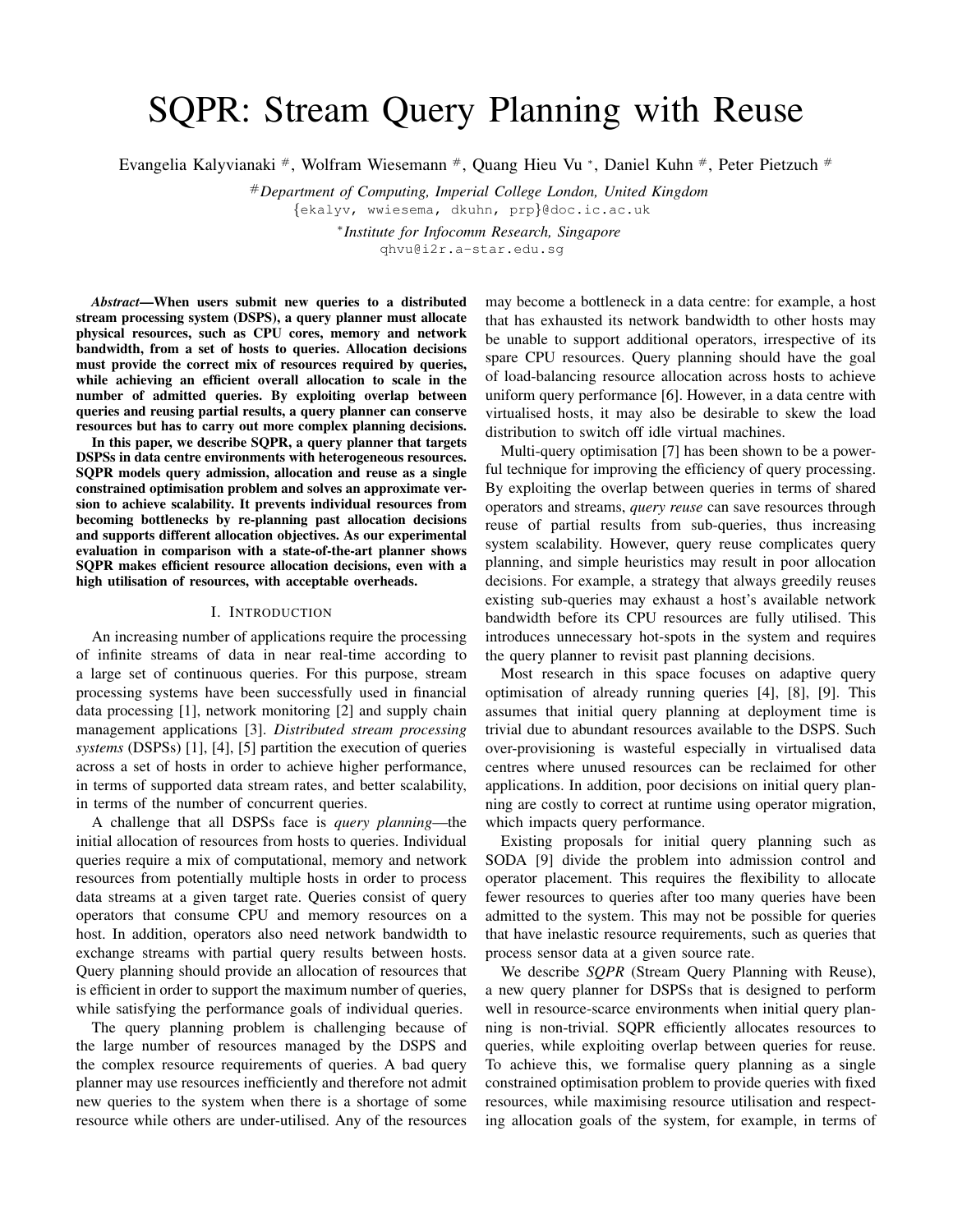load-balancing. This holistic view combines query admission, operator placement and reuse into a single optimisation model.

A key feature of SQPR is that it revisits past planning decisions for existing queries as new queries are added to improve the efficiency of the resource allocation. To make query planning tractable with replanning, SQPR provides approximate solutions by only considering a subset of all queries in reallocation decisions—it only replans those queries that share streams with the new query. In addition, SQPR uses hosts to *relay* streams to make them available to other hosts. Although the focus of SQPR is initial query planning, it also supports adaptive query optimisation by replanning already-running queries after their resource requirements have changed.

The evaluation results show that SQPR performs better than a current state-of-the-art planner and a hand-crafted heuristic, especially in scenarios when resources are scarce. It scales well in terms of the number of queries and base streams, while showing low overhead in practice. Experimental results from a deployment on a cluster of machines as part of a prototype DSPS demonstrate the feasibility of SQPR in practice.

In summary, the main contributions of this paper are: (1) a unified formal optimisation model of query planning with query reuse in DSPSs (§III); (2) an efficient and scalable query planning approach based on solving a constrained optimisation problem (§IV); and (3) an evaluation of SQPR in simulation and in comparison to another approach in a DSPS deployment  $(\S{V})$ . We discuss related work in  $\S{VI}$  and finish with future work and conclusions (§VII).

# II. QUERY PLANNING

In this section, we give the necessary background to query planning in DSPSs and explain our requirements. A DSPS manages a set of distributed stream processing hosts. It executes continuous queries that transform base streams to result streams, which are then delivered to clients. When a new query is submitted to the DSPS, a query planner must find a query plan that allocates resources to the new query before it is added. We assume the following high-level requirements for query planning:

- R1: Query planning should be scalable to support a large number of queries and resources.
- R2: Query plans should satisfy the resource needs of queries and enable them to execute with good performance.
- R3: Query plans should not prevent future queries from being satisfied.
- R4: Query planning should exploit overlap among queries by sharing resources in query plans.

A query planner must be able to support a DSPS that consists of a large number of hosts (R1). A common assumption today is that processing hosts are over-provisioned and therefore have sufficient resources to support new queries. This considerably simplifies the query planning problem because the planner can choose among many hosts that can provide adequate query performance (R2). With the virtualisation of physical hosts in data centres, this becomes wasteful.



Fig. 1. DSPS with 5 hosts, executing two queries with operators and streams

Resources unused by a DSPS can be allocated to other applications in the same data centre; for example, computational resources such as CPU cores can be powered down to save energy. This has also implications on load-balancing of queries. While load-balancing of operators across hosts is in general desirable to achieve low latency in query processing, it may prevent resources from being reclaimed when the system serves only a low query workload.

Bad planning decisions may introduce resource bottlenecks at hosts, preventing resources from being exploited by future queries (R3). The implications of this for query planning is that it should perform well in scenarios with high contention for resources on certain hosts. Finally, the overlap between queries submitted by different users can be exploited to save resources through reuse (R4).

Next we introduce the system, query and resource models that are used in the rest of the paper.

#### *A. System and query model*

As shown in Fig. 1, we assume that a DSPS has hosts, streams and query operators. For ease of exposition, we assume that hosts, streams and query operators are timeinvariant. We can therefore denote by  $\mathcal{H} := \{1, \dots H\}$  the set of *hosts* and by  $S := \{1, \ldots, S\}$  the set of all *data streams*. Streams may, for example, consist of relational tuples with a given schema [10]. Fig. 1 shows that each stream  $s \in S$  can either be a base or a composite stream. A *base stream* is a stream that is injected into the DSPS externally and that is available at a given host. We define  $S_h^0 \subset S$  as the set of all base streams available at host  $h \in \mathcal{H}$ . A *composite stream* is a stream of result tuples that is generated by a query operator described below.

A stream s ∈ S has a given *average data rate*, denoted as  $\varrho_s \in \mathbb{R}_+$ . The data rate can be observed for base streams and estimated based on operator selectivities for composite streams. We assume that streams have a constant average data rate with a small variance.

Base and composite streams are transformed by *query operators* that continuously process tuples in a moving window. Examples of common relational streaming operators are join, select and project, although our model makes no assumptions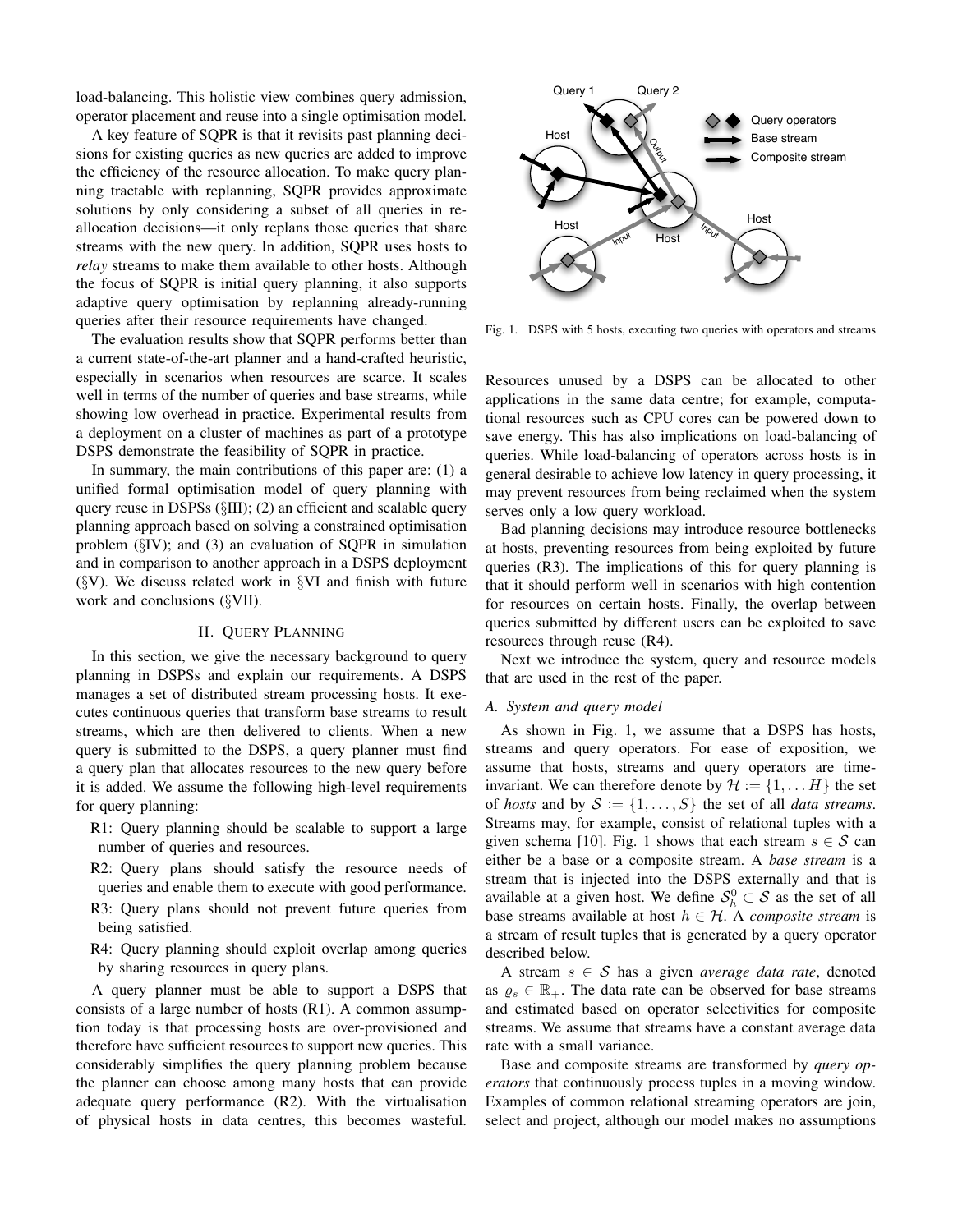regarding specific semantics. The set of possible operators is denoted by  $\mathcal{O} := \{1, \ldots, O\}$ . An operator  $o \in \mathcal{O}$  is described by a triplet  $(S_o, s_o, \gamma_o)$  where  $S_o \subset S$  denotes the set of *input streams* that are transformed to a single *output stream*  $s_o \in S$ under *computational costs*  $\gamma_o \in \mathbb{R}_+$ .

Based on the model above, a DSPS must provide a *query plan* when a new query is submitted to the system. Intuitively, as illustrated in Fig. 1, a query plan is a mapping of query operators to hosts so that sufficient resources are available to support the processing of all associated data streams. We define the query planning problem more formally in §III-A.

## *B. Resource model*

We consider three types of resources provided by hosts: (a) The amount of *computational resources* available at host h is denoted by  $\zeta_h \in \mathbb{R}_+$ . This could be a measure of the number of CPU cores on host h. (b) The maximum *outgoing host bandwidth* of host h amounts to  $\beta_h \in \mathbb{R}_+$ . This is a property of the network interface card of host h. (c) The available *network bandwidth* between hosts h and m is given by  $\kappa_{hm} \in \mathbb{R}_+$ . It is determined by the network topology in the data centres and properties of the network switches along the path. (For simplicity of presentation, we assume that final result streams of queries only need to be sent once to multiple clients—the same stream can be broadcast to multiple clients using a proxy host outside of the DSPS.)

We have chosen these resources as they are the main resources consumed by a DSPS. They are also representative of different classes: computational resources and host bandwidth are examples of per-host resources, whereas network bandwidth depends on a pair of hosts. Other resources such as memory can be added in a similar way. Through operating system and network virtualisation, unused resources can be assigned to different applications outside of the DSPS, which results in a strong incentive for the DSPS to fully utilise its assigned resources.

We assume that operator  $o \in \mathcal{O}$  consumes  $\gamma_o$  units of computational resources (e.g. as a percentage of time on a CPU core) when executed. The operator can only be assigned to a host that has sufficient computational resources available and sufficient host and network bandwidth to receive and send its input and output streams.

We assume that the DSPS has up-to-date information on the current resource utilisation of all hosts (cf. §IV-C). The resource consumption of existing operators can be observed. For operators of new queries, the resource consumption can be estimated based on operator semantics and the rates of the input streams using existing techniques [11]. We assume a simple cost model where the required processing resources for operators and the output stream network consumptions are linear functions of the rates of input streams.

## *C. Query planning with reuse*

Overlap between sub-queries is common and is exploited in traditional DBMSs using views. The reuse of sub-queries in a DSPS reduces resource consumption—it takes advantage of



(a) Reuse plans with two queries ex-(b) Reuse plans wasting CPU reploiting all resources on host  $h_1$ sources on network-bound host  $h_2$ 

Fig. 2. Example of alternative query plans with reuse

already existing computation over streams and only consumes additional network resources to make result streams available to other queries. When there is a high degree of overlap between queries, this enables the DSPS to admit more queries.

In our model, queries can reuse streams of other queries. Fig. 2(a) gives an example of sub-query reuse with two queries 1 and 2. The two queries share stream  $s_3$  on host  $h_1$ produced by operator  $o_3$ . As a consequence, they also share operators  $o_1$  and  $o_2$ . We define two streams to be *equivalent* if they are produced by the same operators using the same input streams. This makes the discovery of shared streams between queries simple by traversing their query plans. Note that this approach is only possible when the set of operators is wellknown and operators are deterministic so that equivalences between operator instances can be established. For DSPSs that support user-defined operators [9], it is in general not possible to verify whether two sub-queries are equivalent.

Efficiently reusing shared sub-queries complicates planning when queries require more than one resource, such a CPU and network resources. Indeed, query reuse trades off network resources for CPU resources at a host. If a query planner greedily reuses sub-queries, it may exhaust the network resources before fully utilising CPU resources. This wastes resources in the system that become unusable to other queries.

Consider again the example given in Fig. 2(a). We assume that each host has the same amount of resources: it can support at most three query operators and support four large streams. In the allocation in Fig. 2(a), host  $h_1$  executes operator  $o_3$  and two other operators, which jointly use up its CPU resources. The four streams also deplete its network resources. (We assume that the streams for the other two operators have low data rates and can be ignored.) This leaves all resources of host  $h_2$  available for future queries, potentially maximising the total number of supported queries.

An alternative, potentially less desirable, allocation is shown in Fig. 2(b). Here the shared operator  $o_3$  has been allocated to host  $h_2$  instead of  $h_1$ . Again, this almost entirely exhausts  $h_2$ 's network resources, preventing further allocation of operators to it that require significant network resources. By creating a bottleneck in terms of network resources on host  $h_2$ , its spare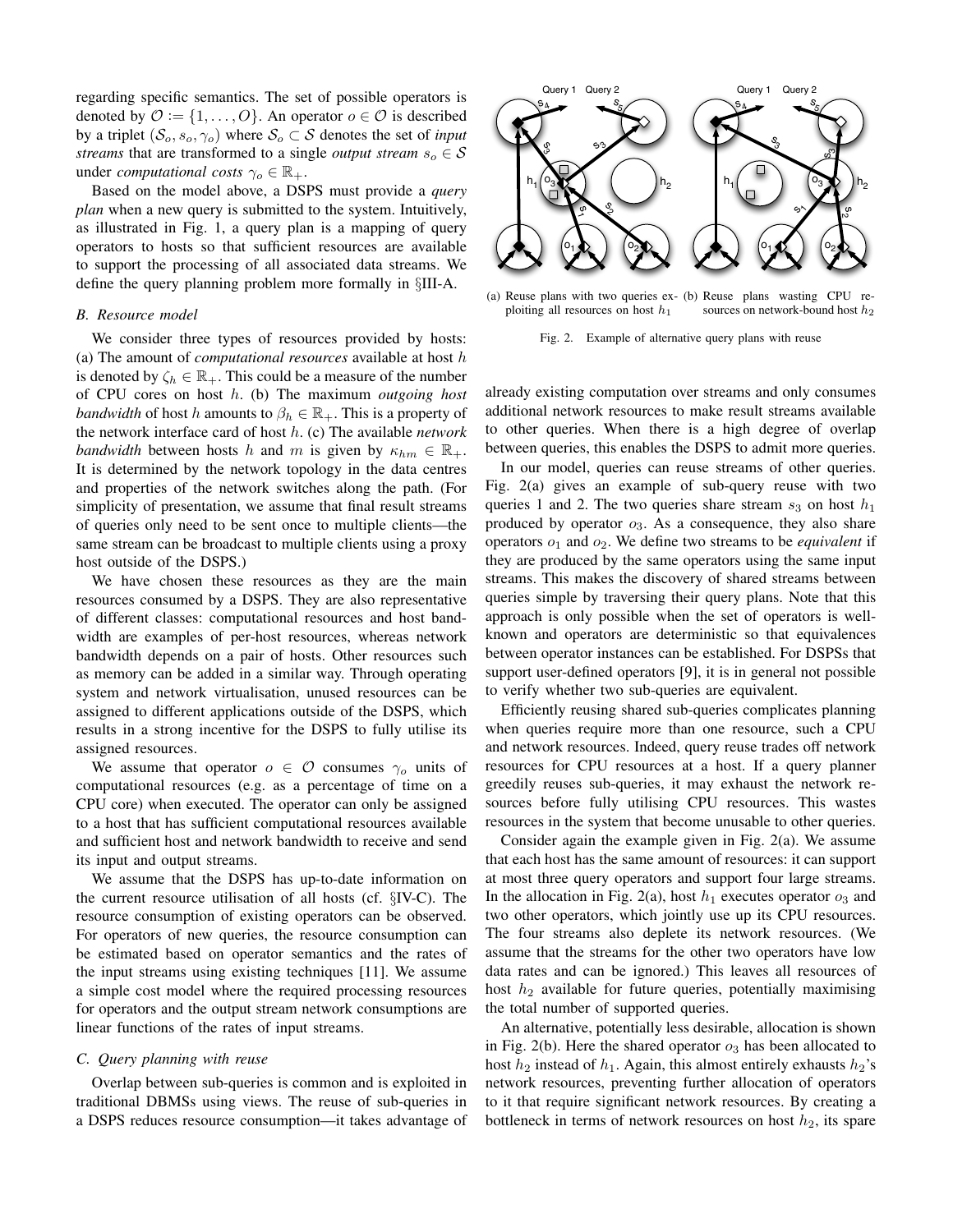CPU resources are wasted to the system.

To work around this issue, we give the planner more freedom to reuse streams: we assume that hosts can *relay* streams to other hosts. By propagating a stream to another host with potentially more spare network resources, the planner can support more reuse with future queries. For example, in Fig. 2(b), a single stream  $s_3$  could be relayed from  $h_2$  to  $h_1$ to remove the network bottleneck on  $h_2$ . The cost of relaying streams is that it complicates query planning even further by giving another degree of freedom to the query planner.

An interesting issue in the context of query planning is the need for load-balancing. While the plan in Fig. 2(a) does not load-balance operators and therefore may incur a higher processing latency of tuples processed by host  $h_1$ , it has the benefit that host  $h_2$  remains idle and may be powered down. In contrast, the plan in Fig. 2(b) load-balances operators and may achieve lower processing latency. We believe that a query planner should provide control over the degree of loadbalancing to the system administrator. For example, with a low query workload, load-balancing may be undesirable to achieve power efficiency but it may be more important with an almost fully-utilised system. As explained in §IV, SQPR provides control over load-balancing in planning decisions.

# III. OPTIMISATION MODEL

In our approach, we treat query admission, operator allocation and reuse as a single inter-related constrained optimisation problem. As described above, query reuse requires the replanning of existing queries to remove bottlenecks in the system as new queries are added. This avoids prematurely exhausting specific resources of individual hosts.

However, the integration of operator allocation and reuse into a single model introduces a new challenge: it requires the query planner to explicitly account for the data streams that are sent between the hosts. We address this issue in the optimisation model by incorporating novel *acyclicity constraints*. These constraints ensure the absence of cycles in the query plan, which would correspond to acausal sequences of data streams. For example, an acausal sequence of streams arises if two hosts  $h_1$  and  $h_2$  send a base stream  $s \in S$  to each other, but neither host receives s from elsewhere. Acausal sequences of streams cannot be implemented in practise, and the optimisation model must ensure that any feasible solution is causal.

Next we formalise the query planning problem and describe the objective function and the various constraint sets of our optimisation problem.

#### *A. Query planning problem*

We define a *query plan* as a tree with node and arc labels. The node labels are of the form  $\langle h, o \rangle$ , where  $h \in \mathcal{H}$  represents a host and  $o \in \mathcal{O} \cup \{\mu\}$  denotes an operator (where  $\mu$  is the *relay operator*, which enables hosts to exchange streams, as introduced in  $\S$ II-C). The arc labels are of the form  $\langle s \rangle$ , where  $s \in S$  represents a data stream. Contrary to ordinary trees, the root node has an outgoing arc to send the result stream to the

client, and each leaf node has one or more incoming arcs to receive data from stream sources.

We can interpret a query plan as follows. A node with label  $\langle h, o \rangle$ ,  $o \in \mathcal{O}$ , states that host h executes operator o. Likewise, a node with label  $\langle h, \mu \rangle$  means that host h *relays* a stream to other hosts that require them. An arc with label  $\langle s \rangle$ represents a flow of stream s. A query plan for query  $q \in S$ needs to satisfy the following four conditions:

C1: The arc emanating from the root node has label  $q$ .

- C2: For node  $\langle h, o \rangle$ ,  $o \in \mathcal{O}$ , the labels of the incoming arcs form a superset of  $S<sub>o</sub>$ , while the label of the outgoing arc is  $s_{\alpha}$ .
- C3: A node with label  $\langle h, \mu \rangle$  has only one incoming arc. The label of that arc coincides with the label of the outgoing arc.
- C4: If arc  $\langle s \rangle$  enters leaf node  $\langle h, o \rangle$ , then  $s \in S_h^0$ .

Condition C1 ensures that the query plan matches the query. C2 and C3 ensure the correct behaviour of hosts that execute operators and relay streams, respectively. C4 requires the query to be satisfied from the repeated application of operators to base streams. We say that a query plan is *feasible* if the involved hosts and links have enough available resources to perform the assigned tasks.

#### *B. Formal model*

We assume that query planning has multiple objectives. The aim is to maximise the number of satisfied queries, minimise the usage of CPU and network resources, and possibly balance the load between the hosts of the network. A formal description of the query planning model relies on the following *decision variables*:

$$
d \in \mathbb{B}^{H \times S}, \quad x \in \mathbb{B}^{H \times H \times S}, \quad y \in \mathbb{B}^{H \times S}, \quad \text{(III.1)}
$$

$$
z \in \mathbb{B}^{H \times O}, \quad p \in \mathbb{R}_+^{H \times S}.
$$

The binary variable  $d_{hs}$  indicates whether host  $h \in \mathcal{H}$  provides stream  $s \in \mathcal{S}$  ( $d_{hs} = 1$ ) or not ( $d_{hs} = 0$ ). To be able to provide stream s, host h must receive or generate s. This requirement is enforced by the variables  $x$ ,  $y$ , and  $z$ . Our constraints ensure that  $x_{hms} = 1$  if and only if host  $h \in \mathcal{H}$  sends stream  $s \in \mathcal{S}$  to host  $m \in \mathcal{H}$ . Likewise, we have  $y_{hs} = 1$  if and only if stream  $s \in S$  is available at host  $h \in H$ , and  $z_{ho} = 1$  if and only if host  $h \in \mathcal{H}$  executes the operator  $o \in \mathcal{O}$ . In the following, we call xhms a *flow* variable, yhs an *availability* variable, and  $z_{ho}$  an *operator* variable.

The continuous variable  $p_{hs}$  denotes the *potential* of stream  $s \in S$  at host  $h \in H$ . Its meaning will become clear when we discuss the acyclicity constraints below. The tuple  $(d, x, y, z, p)$  uniquely identifies a *query plan*, as defined in the previous section. The constraints of our optimisation model ensure that only feasible query plans are considered.

Our query planning model has four objectives: maximise the number of satisfied queries  $(O_1)$ , minimise the system-wide network usage  $(O_2)$ , minimise the usage of computational resources  $(O_3)$ , and potentially balance the load between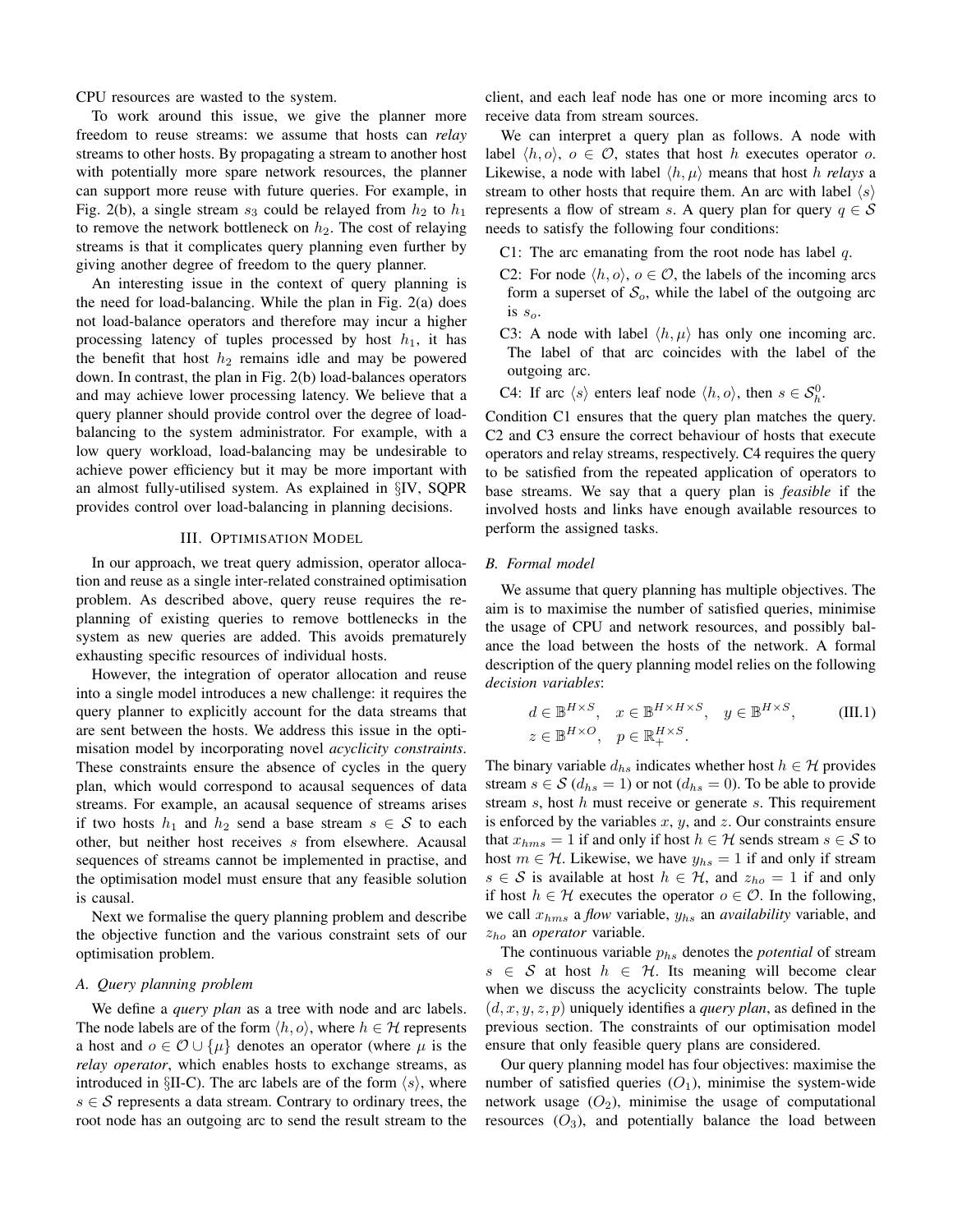network hosts  $(O_4)$ :

$$
O_1 := \sum_{\substack{s \in S, \\ h \in \mathcal{H}}} d_{hs}, \qquad O_2 := \sum_{\substack{s \in S, \\ h, m \in \mathcal{H}}} \varrho_s x_{hms},
$$
  

$$
O_3 := \sum_{\substack{h \in \mathcal{H}, \\ h \in \mathcal{H}}} \gamma_o z_{ho}, \qquad O_4 := \max_{h \in \mathcal{H}} \sum_{o \in \mathcal{O}} \gamma_o z_{ho}. \qquad (III.2)
$$

Since  $d_{hs} = 1$  if and only if host h provides stream s, objective  $O_1$  relates to the number of satisfied queries. Recall that  $\varrho_s$  represents the data rate of stream s, while  $x_{hms} = 1$  if and only if host h sends stream s to host m. Hence, objective  $O_2$ measures the system-wide network usage. Objective  $O_3$  relates to the system-wide usage of CPU resources.

Objective  $O_4$  measures the maximum resource consumption at any host. This objective allows us to balance the load between the networks hosts (if desirable): by minimising the maximum resource consumption over all hosts,  $O_4$  penalises deviations of the resource consumption of any single host from the resource consumption of the other hosts. Note that strictly speaking, objective  $O_4$  is not linear due to the maximum operator. However, one can use standard reformulation techniques to linearise this objective (cf. [12]).

Due to the conflicting nature of the different objectives, we cannot optimise all objectives simultaneously. Instead, we must seek Pareto efficient solutions with the property that no objective can be improved without deteriorating at least one of the other objectives. Such solutions are obtained by maximising a weighted sum

$$
\lambda_1 O_1 - \lambda_2 O_2 - \lambda_3 O_3 - \lambda_4 O_4
$$
  
for some constants  $\lambda_1, \lambda_2, \lambda_3, \lambda_4 \ge 0$ . (III.3)

The parameters associated with the objective functions enable us to control the trade-off between the individual objectives. Exposing these parameters to SQPR allows our planner to control the degree of load-balancing in the query allocation (cf. §IV). For example, if we fix some values for  $(\lambda_1, \lambda_2)$ and set  $(\lambda_3, \lambda_4) := (1, 0)$ , we minimise the system-wide consumption of CPU resources. In contrast, we aim to obtain an even consumption of CPU resources across all hosts if we set  $\lambda_3 := 0$  and  $\lambda_4 := 1$ . Intermediate settings, such as  $(\lambda_3, \lambda_4) := (0.5, 0.5)$ , allow us to trade off the conflicting goals of minimal resource consumption and load balancing.

A query plan, represented by the variables (III.1), cannot be chosen freely but must satisfy a number of technical and physical constraints in order to be feasible. For instance, a query plan must not require more resources than are available in the system. The necessary constraints are explained next:

Demand constraints. This constraint group involves the decision variable d. Host h can satisfy requests for stream s only if  $h$  possesses stream  $s$  and if  $s$  is actually demanded by users:

$$
d_{hs} \le \delta_s y_{hs} \quad \forall \, h \in \mathcal{H}, \, s \in \mathcal{S}, \tag{III.4a}
$$

where  $\delta_s \in \mathbb{B}$  is an indicator variable that specifies whether stream s is requested ( $\delta_s = 1$ ) or not ( $\delta_s = 0$ ). Thus,  $d_{hs}$  can

only have value 1 if  $\delta_s = 1$  (stream s is required) and  $y_{hs} = 1$ (host  $h$  possesses stream  $s$ ).

To ensure the correctness of objective  $O<sub>1</sub>$ , we restrict the queries considered in  $O_1$  to those that are indeed requested:

$$
\sum_{h \in \mathcal{H}} d_{hs} \le \delta_s \quad \forall \, s \in \mathcal{S} \tag{III.4b}
$$

If (III.4b) were missing, objective  $O_1$  could account for streams that are not requested. Note that (III.4b) also implies that each requested data stream may only be served by at most one host. Indeed, if we allowed multiple hosts to serve one and the same request, then objective  $O_1$  would no longer count the number of satisfied queries. However, our optimisation model can be readily adapted to systems, in which it is desirable to serve data streams by multiple hosts. In this case, objective  $O_1$  would sum over new auxiliary variables  $q_s$ , where  $q_s = 1$ if and only if  $\sum_{h \in \mathcal{H}} d_{hs} > 0$ , that is, if any host provides s.

Availability constraints. This constraint group relates the availability variable  $y$  to the flow variable x and operator variable  $z$ . Host  $m$  can possess stream  $s$  only if  $s$  is injected into  $m$  from some other host  $h$ , or if  $s$  is the output of a query operator executed at  $m$ , or if  $s$  is a base stream having its source at host m.

$$
y_{ms} \leq \sum_{h \in \mathcal{H}} x_{hms} + \sum_{o \in \mathcal{O}: s_o = s} z_{mo} + \mathbf{1}_{[s \in \mathcal{S}_m^0]}
$$
  

$$
\forall m \in \mathcal{H}, s \in \mathcal{S}
$$
 (III.5a)

Note that the variable  $y_{ms}$  on the left-hand side of (III.5) can only have the value 1 if  $x_{hms} = 1$  for some  $h \in \mathcal{H}$  (s is received from some other host h), if  $z_{mo} = 1$  for a suitable operator  $o \in \mathcal{O}$  (s is generated by host m), or if  $s \in \mathcal{S}_m^0$ (s is a base stream that is available at host  $m$ ). In that case,  $y_{ms} = 1$  signalises that stream s is available at host m.

Host  $h$  can apply operator  $o$  only if all corresponding input streams  $s \in S_0$  are available at h.

$$
z_{ho} \le y_{hs} \quad \forall \, h \in \mathcal{H}, \ o \in \mathcal{O}, \ s \in \mathcal{S}_o \tag{III.5b}
$$

This constraint implies that  $z_{ho} = 0$  (host h does not apply operator o) as soon as  $y_{hs} = 0$  for some input stream s of operator  $o$ . Finally, host  $h$  can transmit stream  $s$  to host  $m$ only if  $s$  is available at  $h$ .

$$
x_{hms} \le y_{hs} \quad \forall \, h, m \in \mathcal{H}, \, s \in \mathcal{S} \tag{III.5c}
$$

Resource constraints. The joint data rate of all streams transmitted from host  $h$  to host  $m$  may not exceed the available network bandwidth.

$$
\sum_{s \in \mathcal{S}} \varrho_s x_{hms} \le \kappa_{hm} \quad \forall \, h, m \in \mathcal{H} \tag{III.6a}
$$

The joint data rate of all streams flowing into host  $m$  may not exceed its incoming host bandwidth.

$$
\sum_{s \in S} \sum_{h \in \mathcal{H}} \varrho_c x_{hms} \le \beta_m \quad \forall \, m \in \mathcal{H} \tag{III.6b}
$$

The joint data rate of all streams emitted from host  $h$  may not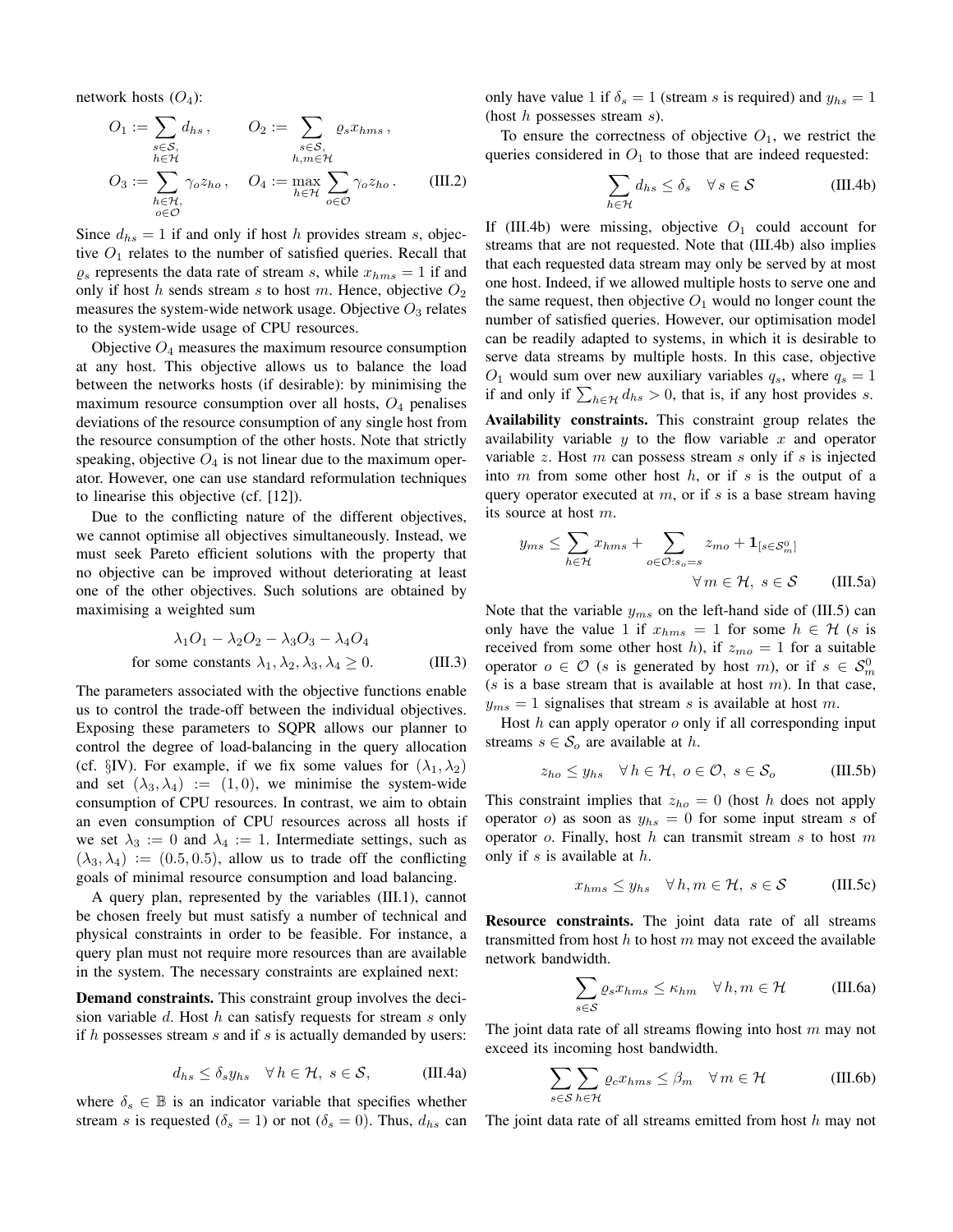exceed its outgoing host bandwidth.

$$
\sum_{s \in S} \sum_{m \in \mathcal{H}} \varrho_s x_{hms} + \sum_{s \in S} \varrho_s d_{hs} \le \beta_h \quad \forall \, h \in \mathcal{H} \qquad \text{(III.6c)}
$$

Note that  $h$  can transmit stream  $s$  to another host  $m$  or to a client that requests s. For simplicity, we assume that a host has to transmit the same result stream only once to clients because a proxy host distributes the result stream among multiple clients. This assumption is not restrictive and can be lifted by a straightforward modification of our optimisation model.

The CPU resources consumed at host  $h$  to carry out query operators  $o \in \mathcal{O}$  may not exceed the available budget.

$$
\sum_{o \in \mathcal{O}} \gamma_o z_{ho} \le \zeta_h \quad \forall \, h \in \mathcal{H} \tag{III.6d}
$$

Acyclicity constraints. We must ensure that any data stream available at a host has a real source. Without any further constraints, however, streams could arise from self-sustaining feedback loops. The reason for this nonsensical effect is that streams can be duplicated freely anywhere in the system and sent to multiple destinations. We now assign to each stream s and host  $h$  a potential or "elevation"  $p_{hs}$ . In order to avoid cycles, we require stream s to flow "downhill" with respect to its potential, that is,  $s$  can flow from  $h$  to  $m$  only if the potential  $p_{hs}$  exceeds  $p_{ms}$  by at least 1.

$$
p_{hs} \ge p_{ms} + 1 - M(1 - x_{hms}) \quad \forall \, h, m \in \mathcal{H}, \, s \in \mathcal{S} \, (\text{III.7})
$$

The constant M may be set to any value larger than  $|\mathcal{H}| + 1$ implying that  $(III.7)$  does not restrict the choice of p if  $x_{hms} = 0$ . Note that the acyclicity constraints (III.7) become necessary because we integrate the query reuse and operator placement problem. To the best of our knowledge, these two problems have never been considered jointly by a single optimisation model, which explains why previous DSPS optimisation models did not contain acyclicity constraints.

The query planning problem can thus be formulated as a mixed integer linear program (MILP), solvable by standard branch and bound algorithms [12]:

maximize 
$$
\lambda_1 O_1(d) - \lambda_2 O_2(x) - \lambda_3 O_3(z) - \lambda_4 O_4(z)
$$
  
subject to (III.4)–(III.7). (III.8)

# IV. SQPR PLANNER

The optimisation model from the previous section is *static*: it assumes that all queries are known and that the query planning problem only needs to be solved once. In practise, however, query planning is highly *dynamic*: queries arrive continuously over time, the resource requirements of queries may change, and the query planning problem needs to be solved repeatedly.

Another problem arises due to the size of the optimisation problem: when a new query is added, the query planner would have to re-plan all existing queries from scratch to obtain an optimal set of plans. As we prove in an extended technical report of this work [13], our formulation of the stream query

# Algorithm 1 SQPR: INITIAL-QUERY-PLANNING

- 1: initial solution: set  $(d, x, y, z, p) := 0$
- 2: wait for a new query  $q \in S$
- 3: if  $d_{hq} = 0$  for all  $h \in \mathcal{H}$  then
- 4: fix optimisation variables relating to irrelevant streams
- 5: solve optimisation model (III.8) with constraint (IV.9)
- 6: update solution  $(d, x, y, z, p)$  if successful
- 7: for  $h \in \mathcal{H}$  do
- 8: **if**  $(\{x_{hms}\}_{m,s}, \{z_{ho}\}_{o})$  has changed **then**
- 9: notify host  $h$  of changed streams and operators

planning problem is strongly  $\mathcal{NP}$ -hard, rendering its solution intractable for large problems.

Instead, we search for an approximate solution that restricts re-planing to a subset of queries, which are "related" to the new queries added to the system: SQPR only reconsiders the allocation of those operators that share base or composite streams with the new query to be added. This provides a good trade-off in that it re-allocates operators that may be involved in query reuse without touching operators that are independent from the new query. The cost of query planning remains independent of the total number of queries and base streams in the system, achieving a more scalable solution.

In this section, we show how to incorporate the optimisation model into our SQPR planner to meet the requirements of reallife DSPSs. To this end, we start with a discussion of initial resource allocation for new queries based on cost estimates. We then consider adaptive re-planning of queries based on observed resource consumption. We finish with a description of the architecture of SQPR.

# *A. Initial query planning*

For each new query to be admitted, SQPR solves a variant of problem (III.8). This variant ensures that the new solution does not drop already admitted queries. Also, all decision variables that are not directly related to the new query are fixed in order to reduce the size of the optimisation model.

The initial query planning process of SQPR is summarised in Algorithm 1. Before any queries have been submitted, SQPR starts with the initial solution  $(d, x, y, z, p) := 0$  to the optimisation problem (III.8), i.e. no streams exist in the network, and no operators are assigned to hosts (line 1). When a new query  $q \in S$  arrives (line 2), SQPR first checks whether the same query  $q$  has already been admitted: this is the case if  $d_{hq} = 1$  for some host  $h \in \mathcal{H}$  (line 3).

If the query  $q$  has not yet been admitted, SQPR solves the optimisation problem (III.8) with the additional constraint that

$$
\sum_{h \in \mathcal{H}} d_{hs} = 1
$$
 (IV.9)

for each already existing stream  $s \in S$ . Constraint (IV.9) ensures that the new solution does not drop already admitted queries. It does allow, however, that already admitted queries are allocated to different hosts. In practise, this flexibility can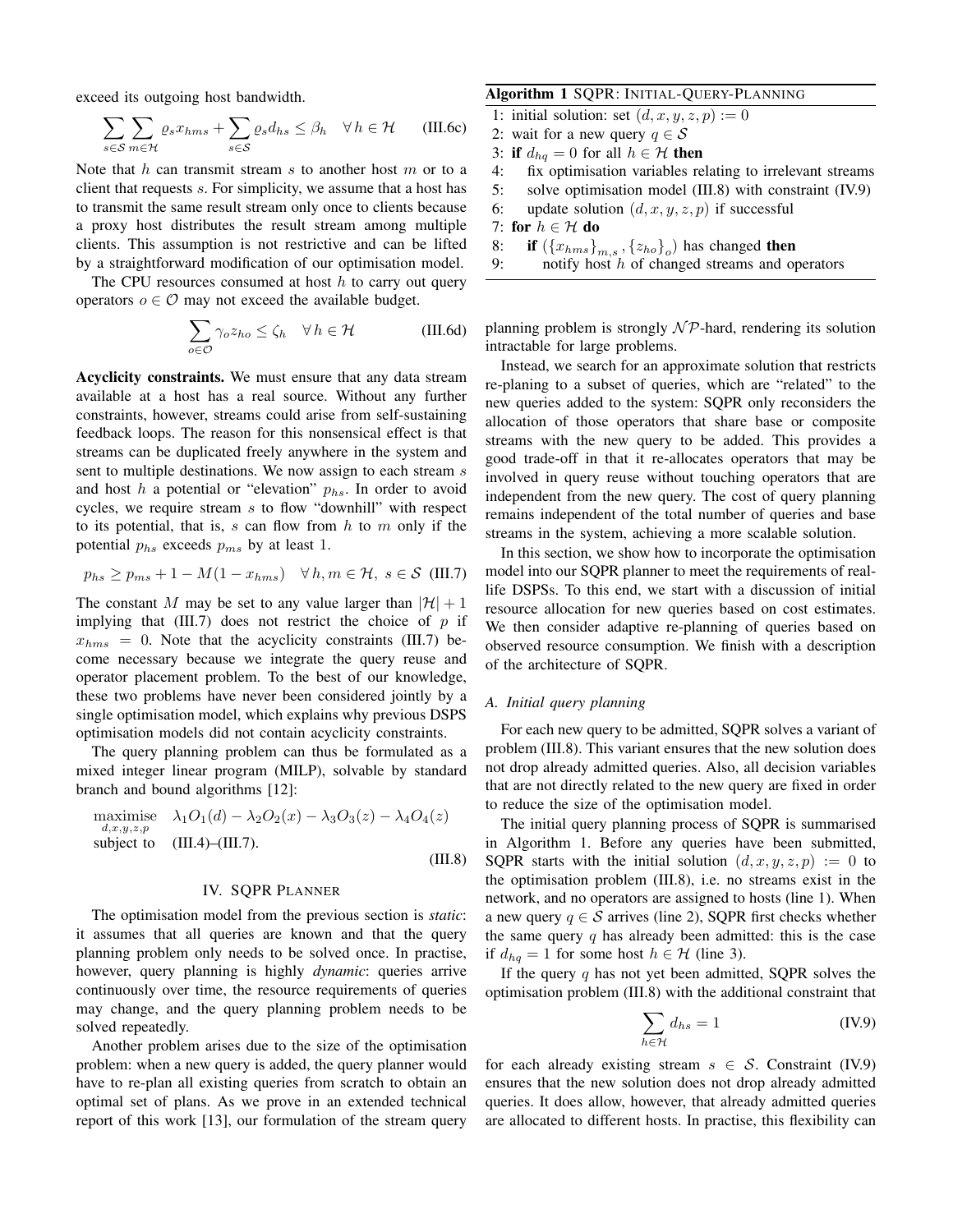lead to better solutions, but it does require that operators are potentially migrated between hosts.

Remember that the parameters  $\lambda_1, \ldots, \lambda_4$  in (III.8) allow SQPR to favour solutions that minimise the consumed resources (large values for  $\lambda_2$  and  $\lambda_3$ ) or to focus on solutions that balance the load between the various hosts (large value for  $\lambda_4$ ). The choice of  $\lambda_1, \ldots, \lambda_4$  depends on the environment, in which SQPR is run, and the weights can be chosen statically or adapted dynamically depending on the workload. In our experiments in §V, we choose  $\lambda_1 := M$ , where M is a sufficiently large number. This ensures that the number of admitted queries (objective  $O_1$ ) is the most important objective. The second weight is  $\lambda_2 := 1/\sum_{h \in \mathcal{H}} \beta_h$ , which scales the system-wide network usage (objective  $O_2$ ) to a number between 0 and 1. The third weight is  $\lambda_3 := 1/\sum_{h,m \in \mathcal{H}} \kappa_{hm}$  that scales the aggregated usage of CPU resources to a number between 0 and 1. Finally, the fourth weight is set to  $\lambda_4 := 1$  and ensures that the usage of CPU resources on the most heavily used host (objective  $O_4$ ) receives the same weight as the average consumption of CPU resources (objective  $O_3$ ). We thus try to strike a balance between a minimal resource consumption and an even load distribution.

To avoid solving the full optimisation problem, SQPR solves smaller subproblems, in which some of the decision variables relating to "irrelevant" streams and operators are fixed. More precisely, let  $S(q) \subset S$  denote the set of all data streams that can appear in query plans for q. Likewise, let  $\mathcal{O}(q) \subset \mathcal{O}$ denote the set of all query operators that can appear in query plans for q. Both sets can be determined recursively. To speed up the optimisation, decision variables in (III.8) that correspond to streams  $s \notin S(q)$  and operators  $o \notin \mathcal{O}(q)$ are fixed to their value in the previous solution (line 4). This means that SQPR optimises only over those streams and operators that are related to the new query  $q$ , while excluding the possibility of re-planning other queries and operators.

As an example, consider Figure 2(a) and assume that stream  $s_4$  is already satisfied, while stream  $s_5$  has just entered the system. Our fixations imply that SQPR would optimise over streams  $s_1$ ,  $s_2$ ,  $s_3$  and  $s_5$  and all three operators, while fixing all decision variables corresponding to stream  $s<sub>4</sub>$ . Note that the solution to our pruned optimisation model is in general suboptimal, and there is no non-trivial a priori bound on the incurred losses in optimality. However, we can bound the incurred losses a posteriori by solving a simpler "optimistic" variant of model (III.8) that disregards the bandwidth constraints (§V). Our experiments in §V indicate that the losses due to our variable fixations are below 25% in practise.

Fixing unrelated decisions reduces the number of streams and operators in the query planning problem from  $S$  and  $O$  to  $|S(q)|$  and  $|O(q)|$ , respectively. Depending on the complexity of the operators, we have that  $|S(q)| \ll S$  and  $|O(q)| \ll O$ . Thus, even though the problem remains  $\mathcal{NP}$ -hard, we have managed to drastically reduce its size. Note that this does not affect the number of hosts considered and this remains a critical parameter in our problem.

Even with this simplification, it may be unrealistic to solve



Fig. 3. DSPS architecture with SQPR query planner

problem (III.8) to optimality. In practice, one can prematurely terminate the branch and bound algorithm after a given time interval and use the best solution that the method found [12].

If query planning is successful within the given time limit, the solution  $(d, x, y, z, p)$  is updated (line 6). Finally, hosts are notified of any changes in the assignment of queries (line 9).

# *B. Adaptive query planning*

The initial query planning above is based on a cost model for estimating resource consumption, which may give inaccurate results. In addition, the resource consumption of queries may change as data rates and tuple distributions of base streams change. As a consequence, SQPR must adaptively revisit past planning decisions when the actual resource consumption of queries deviates from initial estimates.

We support this in SQPR by (conceptually) removing and re-adding queries to the DSPS that require re-planning. SQPR stores the resource estimates used during initial planning. It then monitors the resource consumption of all queries and periodically constructs a list of queries (a) for which the resource consumption differs from the initial estimates by a given threshold or (b) that suffer from a shortage of resources on a host. It then re-plans these queries by considering the system without those queries and re-adding them. Based on these new query plans, the DSPS migrates operators between hosts to reflect the plans, as done in other systems [4].

# *C. System architecture*

The architecture of a DSPS that uses SQPR is shown in Fig. 3. We implemented SQPR as part of the experimental Dependable Internet-Scale Stream Processing (DISSP) system developed in our group. The SQPR query planner is a separate centralised component that controls resource allocation on DISSP hosts. It interacts with DISSP hosts to get resource information and instructs them to instantiate new operators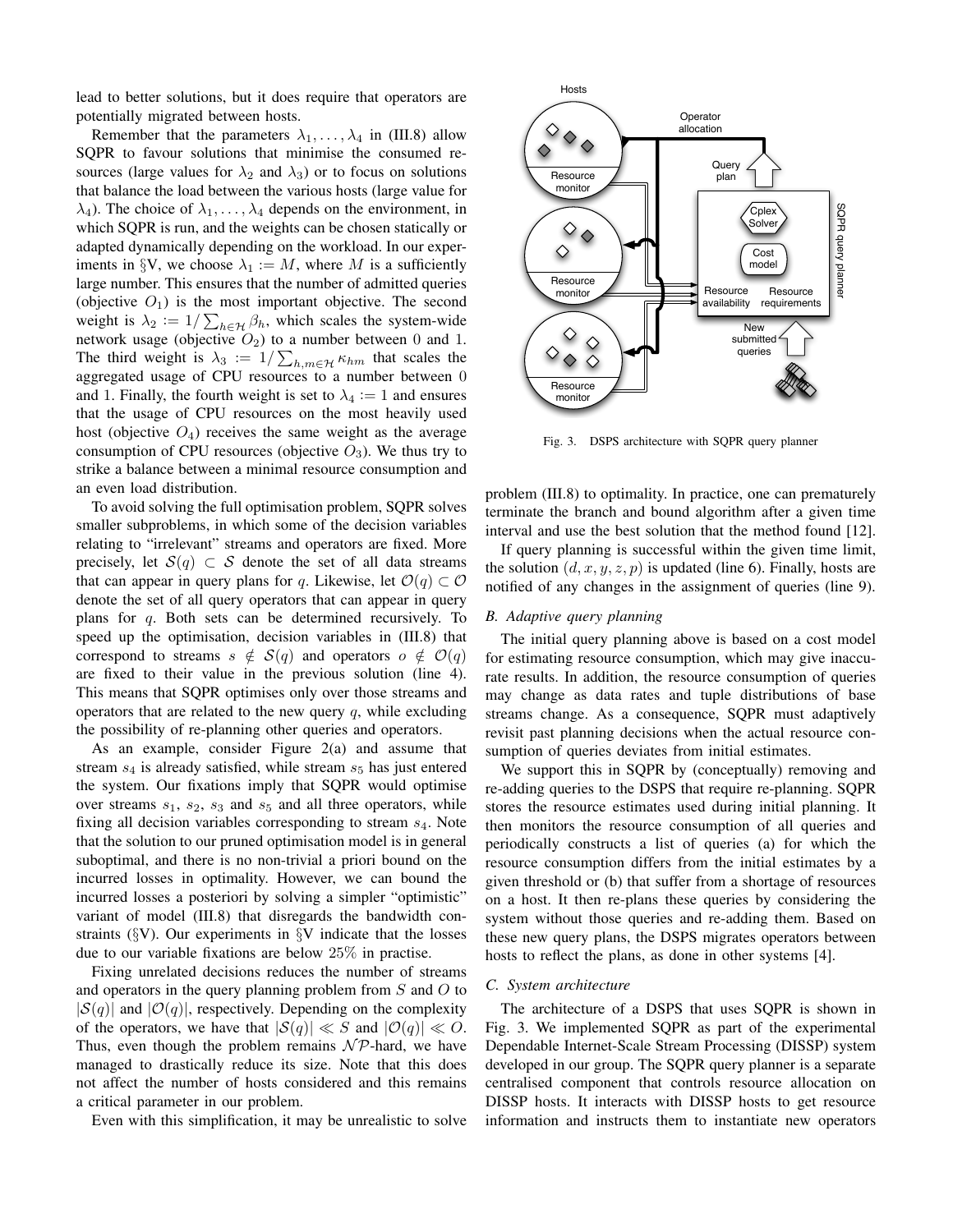based on admitted query plans. We next describe the main system components in more detail.

DISSP system. The DISSP system is designed to provide a scalable and dependable stream processing service across a large number of hosts. It is written in Java and follows a relational streaming model with a set of common streaming operators including join, filter and project. Queries are executed by running operators across a set of DISSP hosts. DISSP hosts exploit multiple CPU cores by scheduling operators using a pool of worker threads. Data streams between engines are exchanged through TCP connections. DISSP hosts are controlled using a management interface for monitoring resources and handling operators. Base streams are added through external processes that produce a stream of tuples based on an agreed relational schema.

SQPR query planner. Our planner is implemented as a standalone server. It receives up-to-date information from DISSP hosts on running operators. When new queries are submitted, it estimates the resource requirements of queries based on our basic cost model from §II-B. Query planning is then expressed as an optimisation problem and passed to the CPLEX 11.2 optimisation software [12]. CPLEX is a state-of-the-art solver for (primarily) linear and mixed-integer linear programs. In our experiments, we use the standard parameters suggested by CPLEX. The solver is invoked with a fixed timeout (as reported in §V), after which the query is not admitted if no solution was found. If a feasible query plan is discovered, it is instantiated by SQPR using the management interface of DISSP hosts.

Resource monitoring. To make our query planning approach compatible with the DISSP system, we provide an additional capability of reporting resource utilisation to SQPR. Each DISSP host runs a resource monitor that periodically samples the utilisation of all CPU cores and the used network resources. This information when reported to SQPR provides an up-to-date view of the current system state.

# V. EVALUATION

Our evaluation goals are to investigate the planning efficiency, scalability, and overhead of SQPR initial query planning. By reusing streams and placing operators in a nonmyopic way, SQPR should operate in a resource-efficient manner. For a practical deployment, it must scale to a large number of hosts and resources, as well as complex queries. Finally, SQPR should plan new queries within an acceptable time limit. While we are willing to sacrifice global optimality, the incurred optimality gap should be reasonably small.

In our evaluation, we use simulation to investigate query planning in larger systems and a real-world deployment of SQPR as part of our prototype DISSP system on the Emulab cluster testbed [14].

For the query workload, we consider a large set of base streams that are uniformly distributed over the hosts. We randomly create 1,000 queries that consist in equal parts of two-way, three-way and four-way joins over the base streams. Joins have a selectivity in the range of 0.1%–0.5%. The base streams in a query are chosen according to a Zipfian distribution with parameter 1. This guarantees a certain amount of overlap between queries.

# *A. Simulation*

First we simulate a system with 50 hosts using a custombuilt simulator. We consider 500 base streams and assume that the average data rate of each is 10 Mbps. All network links between hosts have a capacity of 1 Gbps. We set the available CPU resources on hosts in such a way as to obtain a CPU- and bandwidth-constrained environment with our query workload.

In addition to query planning using SQPR, we also compare to the following two query planning strategies in our simulator:

Heuristic planner. We compare SQPR to a heuristic planner with query reuse that is inspired by existing approaches [15]. Whenever a new query  $q \in S$  is submitted, the heuristic planner generates all abstract query plans (i.e. query plans whose operators are not yet assigned to hosts) for  $q$ . Depending on the operator semantics, the number of abstract query plans can be exponential in size of the query. Since we only consider queries that result from two-way, three-way and four-way joins in our experiments, however, an exhaustive enumeration of all abstract query plans is feasible. For each abstract query plan, the planner iterates over all hosts  $h \in \mathcal{H}$  and tries to implement the abstract query plan at host  $h$ . To this end, it ensures that host  $h$  receives all of the required data streams  $s \in S$  from other hosts that have s. In this step, the planner tries to aggressively exploit sub-query reuse by favouring the transfer of complete sub-queries over base streams that require the application of more operators within  $h$ . Each candidate placement that results in a feasible query plan is evaluated according to the weighted objective function explained in §III-B, and the best placement is chosen.

Optimistic bound. We also compare SQPR to an optimistic upper bound to estimate how close SQPR's solution is to the optimum. Since an optimal planner is not implementable, we provide an upper bound by aggregating all hosts into a single "aggregate host". This aggregate host has all base streams, and its CPU resources equal the sum of all CPU resources in the system. Since the aggregate host is the only host in this synthetic network, we can omit all constraints relating to the network. In this case the optimisation model (III.8) simplifies dramatically and allows for an analytical solution. The amount of queries satisfiable by the aggregate host constitutes an upper bound on the number of queries satisfiable by our DSPS, even if all optimisation problems were solved to global optimality and if we did not decompose problem (III.8). By construction, the true optimal solution is below this optimistic upper bound.

*1) Planning efficiency:* In our first experiment, we investigate the number of queries that SQPR manages to allocate successfully. We simulate the submission of one query at the time and observe if it can be admitted. Fig. 4(a) shows the relation between submitted and satisfied queries for SQPR under different timeouts (5 secs, 30 secs and 60 secs) in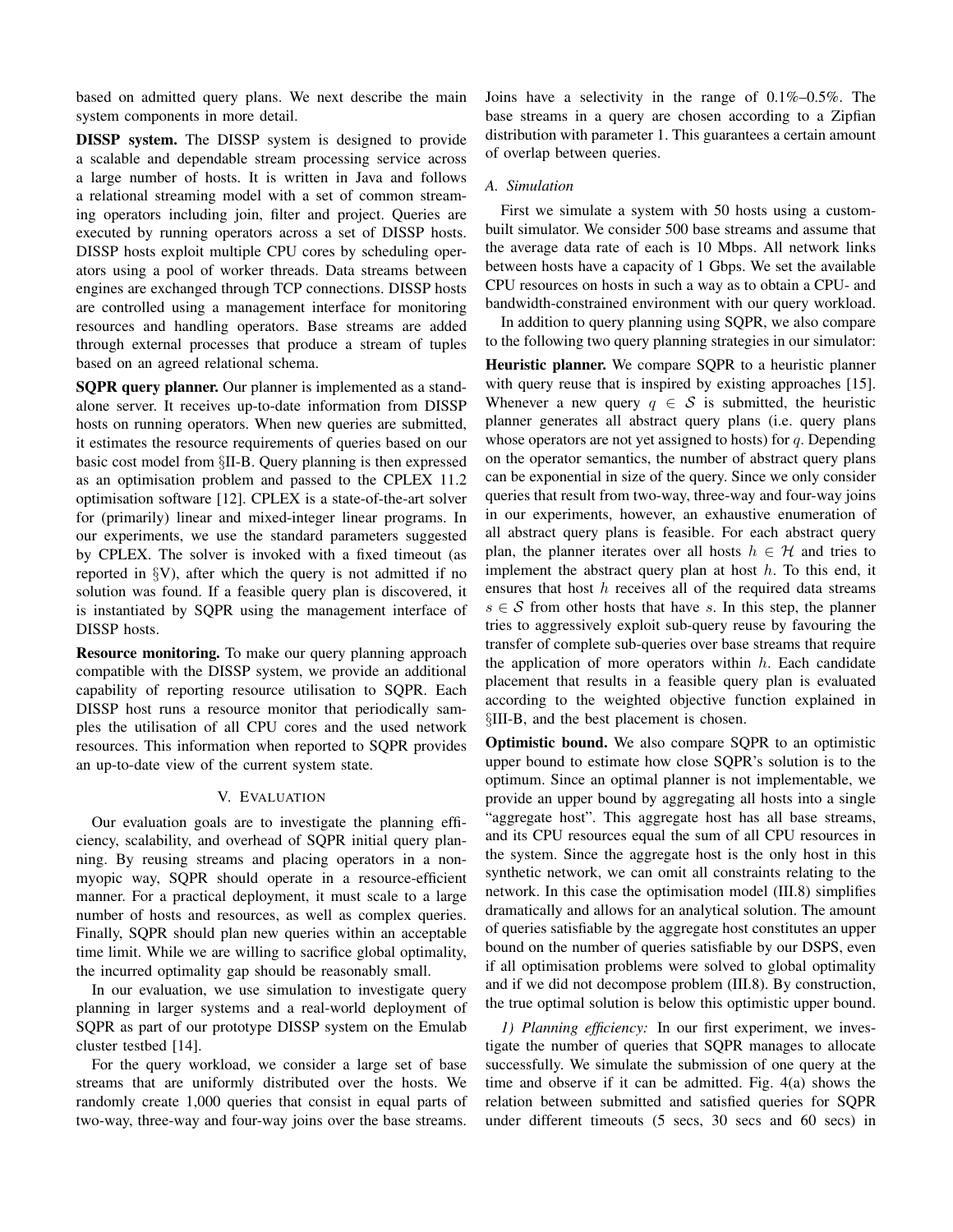

Fig. 5. Scalability of query planning

comparison with the heuristic planner and the optimistic bound.

All three approaches accept new queries until the system saturates. SQPR outperforms the heuristic planner, even though the latter exploits overlap, considers various query placements and employs the same objective function. This is because the heuristic planner neither reconsiders previous allocation decisions nor distributes query plans over multiple hosts. From the optimistic bound, we deduce that the optimality gap of SQPR is less than 25%.

Given that we were unable to solve the full-scale query planning problem within an hour, we conclude that the problem reduction technique from §IV-A leads to an acceptable tradeoff between optimality and efficiency. Unless stated otherwise, SQPR uses a timeout of 30 secs in all of the following results, which we consider an acceptable upper bound when users submit new queries to the system.

Instead of submitting each new query individually, we explore the impact of batching multiple queries at submission time on planning efficiency in Fig. 4(b). SQPR provides query plans for each batch of  $n$  queries with a timeout of 30n secs. As the result shows, this reduces the number of satisfied queries because it decreases the possibilities for problem reduction. It leads to difficult optimisation problems that cannot be solved within the employed time limits. We conclude that batching queries to large groups is not desirable in practice.

The impact of the degree of overlap between queries on

planning efficiency is shown in Fig. 4(c). We vary the number of base streams, as well as the Zipf distribution according to which base streams are selected in queries to control overlap. Setting the Zipf parameter to zero implies that base streams are chosen uniformly. Note that for the same Zipf distribution, a smaller number of base streams leads to higher overlap. As expected, the performance of SQPR increases with the degree of overlap. This is caused by the fact that SQPR exploits query reuse whenever it is beneficial.

*2) Scalability:* To evaluate the scalability of SQPR, we investigate the impact of additional resources (in the form of more or more powerful hosts) and more complex query operators. Fig. 5(a) shows that the performance of SQPR grows super-linearly in the number of hosts. Nevertheless, the gap between the optimistic bound and SQPR widens as the number of hosts increases. As we will show later on, this is due to the fact that our optimisation model does not scale well in the number of hosts. Larger number of hosts imply larger optimisation models, which makes it increasingly difficult to find well-performing query plans within the set timeout.

Fig. 5(b) shows that SQPR scales well in the available resources. In this experiment, we increase all available network bandwidths from 1 Gbps to 10 Gbps and consider hosts with more CPU cores. Due to our decomposition technique, the size of SQPR's optimisation model does not increase in the available CPU resources, resulting in near optimal solutions.

The impact of the query complexity is shown in Fig. 5(c). Here we assume that all submitted queries are 2- to 5-way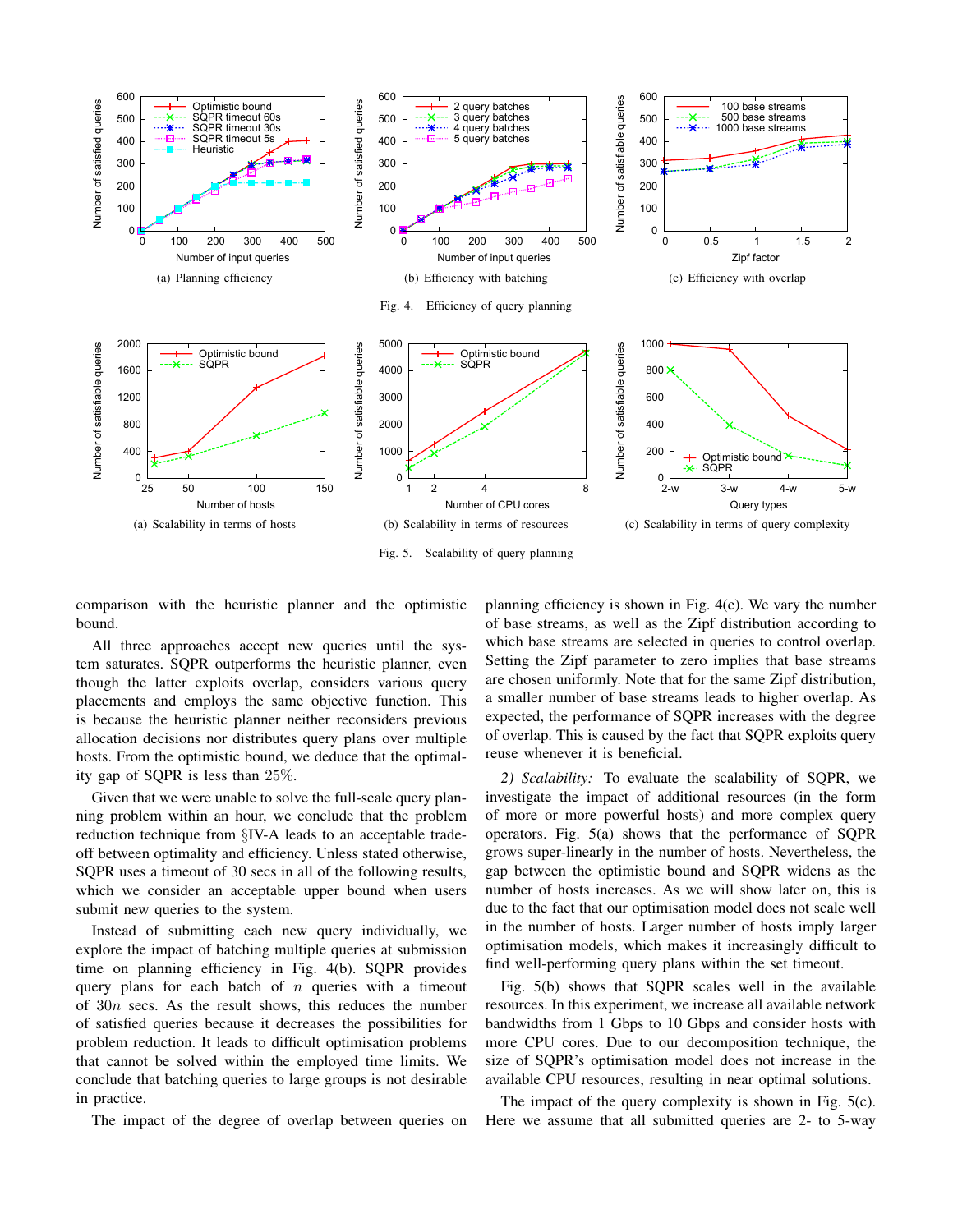

Fig. 6. Running times of query planner

joins. More complex queries require more resources, reducing the number of queries that SQPR can admit. From the graph, we conclude that the efficiency of SQPR (compared to the optimistic bound) is more or less independent of the query complexity. We will see below that this is due to the fact that the size of our optimisation model is more sensitive to the number of hosts than to the complexity of submitted queries.

In summary, SQPR scales well with the amount of available computational resources and the query complexity, but its performance deteriorates for large networks. As we will now show, this is due to the size of the optimisation problems.

*3) Overhead:* Next we investigate the impact of the number of hosts and the query complexity on the solution time of SQPR. We set the timeout to 100 secs and record the time required to plan queries when 75%–95% of resources are consumed. We expect planning to be most challenging when there are few resources left (i.e. the potential infeasibility cannot be easily detected), but the satisfaction of further queries requires restructuring among many hosts. In the following, a runtime below 100 secs implies that the reduced optimisation problem has been solved to optimality by SQPR.

Fig. 6(a) presents average planning time for different network sizes. The results show that SQPR can solve problems with up to 100 hosts to optimality, while larger systems require significantly longer. In most of the cases, SQPR is still able to provide a feasible solution.

Fig. 6(b) illustrates the impact of the query complexity on solution time with 50 hosts. As expected, complex queries decrease the potential of problem reduction and therefore lead to more challenging optimisation problems. Note, however, that the increase in runtime is smaller than in Fig. 6(a).

Overall we conclude that SQPR's planning time scales well in the query complexity, but is sensitive to the number of network hosts. In future work, we plan to address this issue by using a hierarchical approach that optimises over sets of hosts, each of which is optimised independently.

# *B. Cluster deployment*

Next we investigate the performance of SQPR as part of a deployment of our prototype DISSP system on a cluster of machines. We ran our system on 15 hosts on the Emulab testbed [14] with a 10 Mbps LAN. Each host is a PC with 2 GB of RAM and a 3 GHz CPU. We gradually increase the number of input queries by periodically submitting 50 queries to the query planner and then deploying the satisfied queries. The queries are 2- and 3-way joins over 300 base streams with 10 Kbps output rates distributed uniformly across hosts. Using off-line measurements, we determined that each host could support up to 15 2- and 3-way joins before it reached CPU saturation. We used this to seed the cost model of the query planners.

To compare the performance of SQPR, we use SODA [9], a state-of-the-art query planner and runtime optimiser that is part of IBM's System S stream processing platform [1]:

SODA considers queries that support flexible resource allocations reflecting different quality-of-service (QoS). The goal of SODA is to admit a set of queries that maximise the total QoS of the DSPS while obeying a user-defined query ranking. SODA first admits queries based on their overall resource consumption and system availability. For admitted queries, it solves the resource allocation problem using a mixture of constrained optimisation models and heuristics. SODA also performs runtime adaptation to workload variations. Similar to SQPR, SODA does query planning in epochs.

SODA exploits stream reuse by *gluing* together different query *templates*. Templates are user-defined and describe the query structure. To minimise network usage among hosts, query operators first seek to use input streams from the local host. If this is not possible, the input streams are received once from the original host and locally propagated to other co-located operators.

In contrast to SODA's multi-stage approach to query planning, SQPR solves the combined problem of query admission and operator placement in one step. A query can only be admitted after a feasible placement of its operators is found. SQPR also performs advanced planning decisions based on stream reuse by dynamically changing the query plan and relaying streams across hosts. In contrast, the SODA scheduler is bound by the initial user-given query plan and, once admitted, has to follow its structure for all subsequent epochs. Finally, SODA performs query planning across all queries, whereas, SQPR considers only the new query and those already admitted that share streams with the new query.

We have implemented the basic functionality of SODA, namely query admission (the *macroQ* stage of the SODA scheduler), operator placement, and resource allocation [9]. The last two steps are solved by a combination of optimisation (*macroW* stage) and heuristic techniques (*miniW* stage). The SODA heuristic has a dual role: if a solution is not found within the time limit by the *macroW* stage, it provides the final operator placement. However, if a solution is found, it further attempts to improve it according to the objective function by exploring different local operator swaps. Since it provides the final operator placement in both cases, we have decided to use the *miniW* stage.

To compare SODA with SQPR, we assign queries with specific resource requirements. As a result, SODA's stages of resource allocation tuning, which adjust operator resource allocation to minimise the load-balancing objective, are not applicable—SQPR satisfies fixed resource demands and thus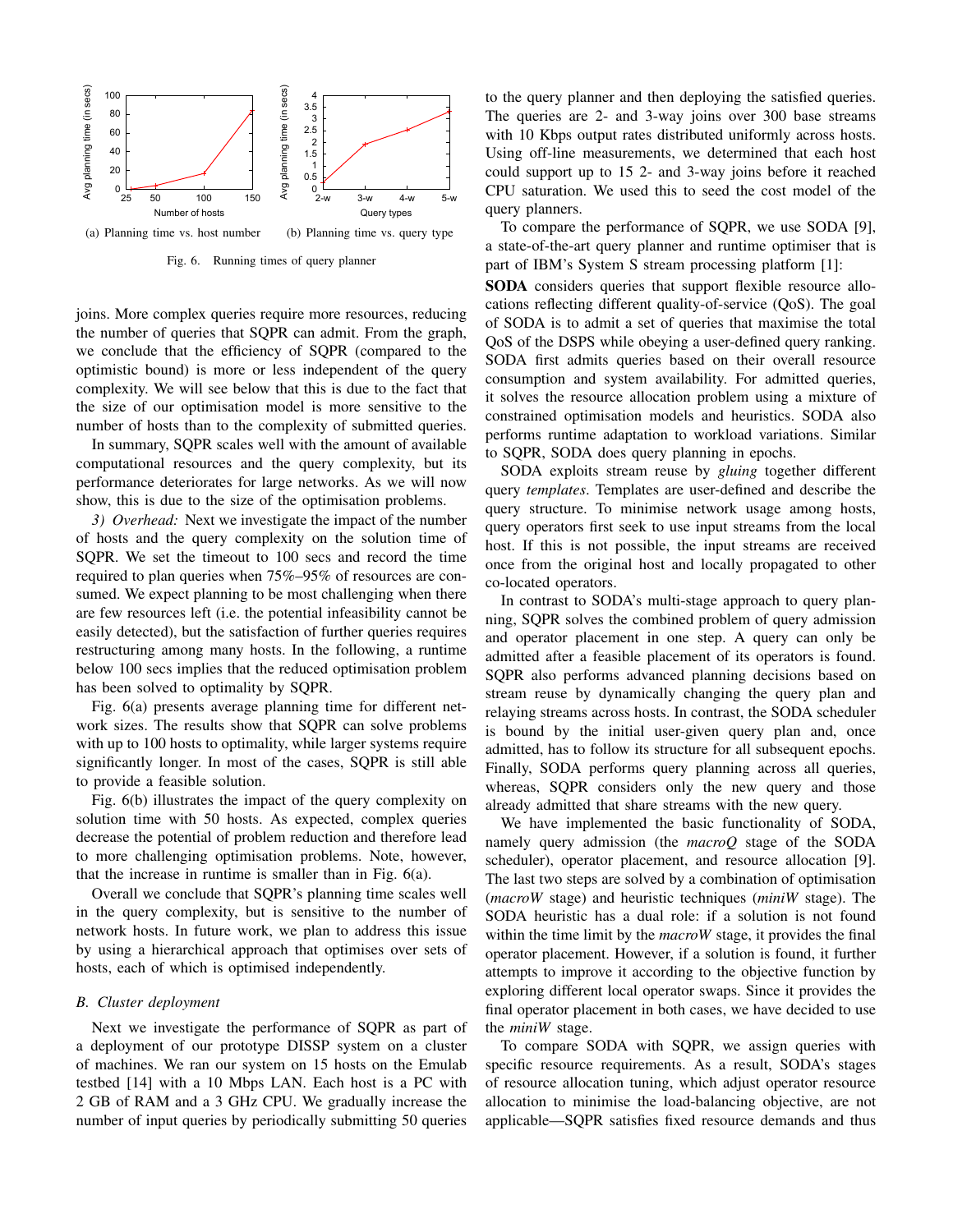

Fig. 7. Results from DISSP cluster deployment with SQPR and SODA

cannot adjust resource requirements of queries. To maximise reuse opportunities in SODA, we combine query templates in a way that each stream is generated once and used by all other queries when needed. Finally, the objective function for the next experiments is set to load balancing (cf. IV-A).

*1) Planning efficiency:* Fig. 7(a) shows the number of admitted queries by the SQPR and SODA planners for every 50 input queries in the deployed system. Both planners are given the same set of input queries. Each query has a 30 secs planning timeout. SQPR accepts queries linearly, as long as the system is not too overloaded. As input queries arrive, SQPR accepts more queries than the SODA scheduler. At the last stage, the system reaches saturation. SQPR does not admit all 250 queries because no suitable placement for the operators is found within the timeout.

As the system approaches saturation, SODA is less flexible when placing queries on resource-constrained hosts. In addition, SODA is bound to match a fixed query template to a given host and resource layout. In cases of saturation, this limits flexibility and therefore decreases the admission rate of queries. Although SODA exploits reuse, it does this by gluing together many small queries to create large ones. Large queries, however, make the placement problem harder. In contrast, SQPR is able to adjust the query structure by relaying streams across hosts and is therefore able to find a placement even under tight resources conditions.

*2) Resource distribution:* Fig. 7(b) shows the distribution of CPU utilisation across hosts as a CDF plot in the cases of 50 and 150 input queries deployed by SQPR and SODA, respectively. These choices of input queries result in an underutilised system and one that is close to overload. The figure shows that both planners balance the load across the hosts. Since SQPR admits more queries, it consumes more resources, as shown by the SQPR-50 line in the figure. When both SODA and SQPR accept a high number of queries (lines SQPR-150 and SODA-150), the CPU load is evenly distributed across hosts and the system is approaching overload.

Fig. 7(c) shows the distribution of network usage as the sum of sent and received data per host. We plot this for 50 and 150 submitted queries. The results show that both planners roughly manage to balance the network usage. For SQPR, this is achieved by the load-balancing objective of the planner.

*3) Conclusions:* The query planning decisions of SQPR assume fixed resource demands per query and the potential for extensive reuse between queries. This is exploited by relaying streams between hosts and reusing streams between operators. In this way, SQPR explores different possible query plans and chooses the best according to its objective function. When compared to SODA, it satisfies more queries because SODA assumes a fixed query template, which limits its search space for feasible placements. In addition, SODA struggles finding operator placements when it does not have the flexibility to adapt the resource requirements of admitted queries. For admitted queries, both planners are able to evenly balance the load across hosts and saturate the system.

## VI. RELATED WORK

Different aspects related to query planning, optimisation, and reuse have been studied in research projects such as STREAM [10], Gigascope [2] and Borealis [4].

Query planning. Past proposals for query planning in DSPSs assume an abundance of resources and leverage knowledge of topology and network bandwidth to deploy query operators efficiently [8]. Ahmad et al. [15] suggest an allocation technique that deploys operators at source hosts. Pietzuch et al. [16] minimise global network usage of operators based on optimisation in a metric space. In work on plan-based composite event detection [17], the authors focus on the efficient allocation of operators to minimise network usage. Lakshmanan [18] propose a biologically-inspired system to place operators on hosts while minimising end-to-end latency. In contrast, we consider multiple constraints on both computational and network resource when planning queries together with query reuse.

The closest work to ours is SODA [9], which performs query planning and runtime adaptation. We describe and compare to SODA's initial query planning in §V-B.

Query optimisation. In addition to initial query planning, researchers have investigated dynamic query optimisation at runtime, often with a focus on load-balancing and shedding. Markl et al. [11] propose that a query optimiser compares run-time statistics with the initial estimates and changes the query plan if necessary. The Borealis stream processing engine balances load by considering load correlations between